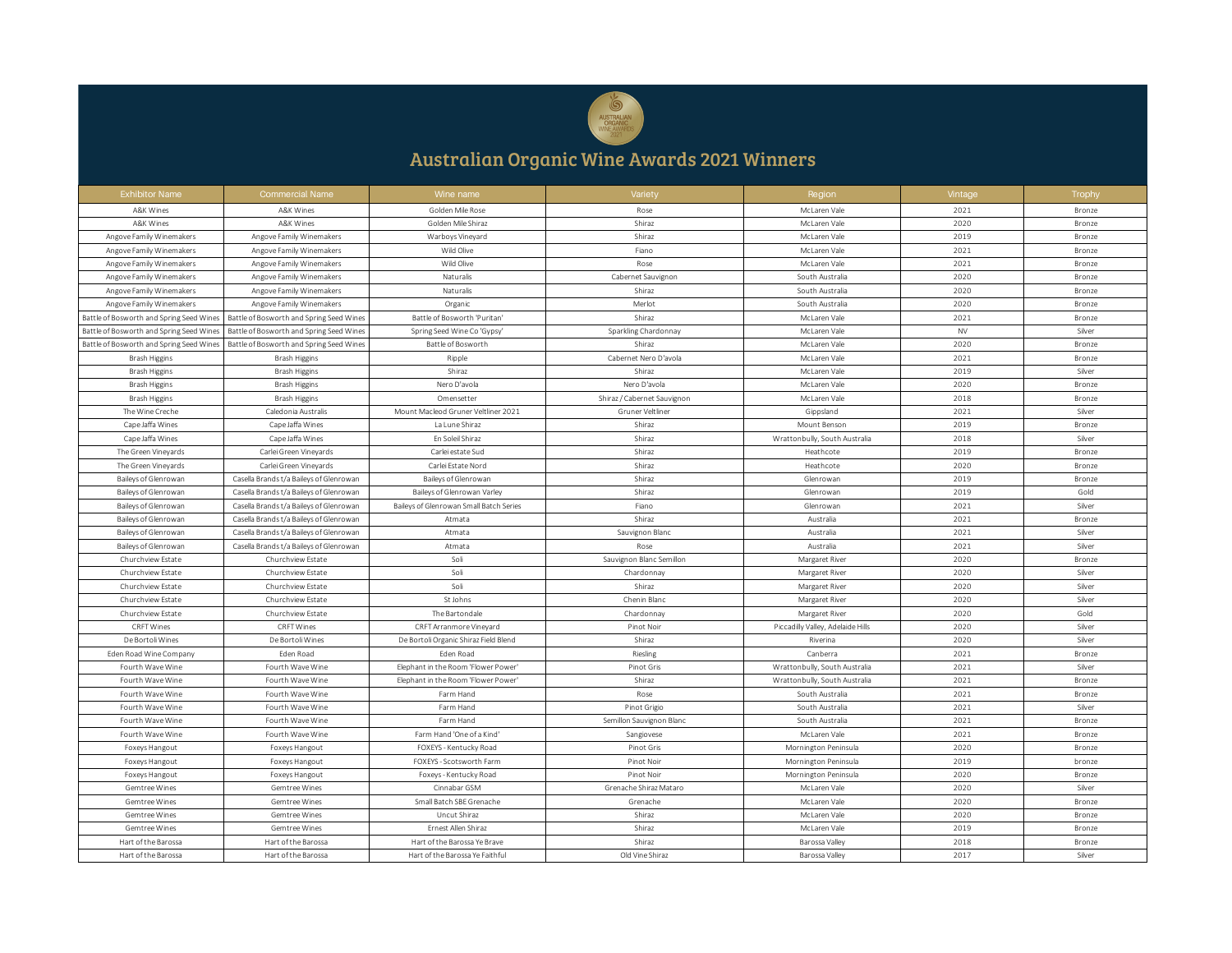| Hart of the Barossa            | Hart of the Barossa            | Hart of the Barossa The Blessing                   | Cabernet Sauvignon                            | Barossa Valley                              | 2019 | Bronze                                 |
|--------------------------------|--------------------------------|----------------------------------------------------|-----------------------------------------------|---------------------------------------------|------|----------------------------------------|
| Hart of the Barossa            | Hart of the Barossa            | Hart of the Barosssa Soul Mate Rose                | Mataro Rose                                   | Barossa Valley                              | 2021 | Bronze                                 |
| Horner Wines                   | Horner Wines                   | <b>ASH Rose</b>                                    | Cabernet Merlot                               | Orange                                      | 2021 | Bronze                                 |
| Horner Wines                   | Horner Wines                   | Family Reserve                                     | Picpoul                                       | Central Ranges                              | 2021 | Gold                                   |
| House of Cards                 | House of Cards                 | "The Joker" Rose                                   | Rose                                          | Margaret River                              | 2021 | Bronze                                 |
| Pernod Ricard Winemakers       | Jacobs Creek                   | Jacobs Creek Natures Craft Organic Rose            | Montepulciano, Vermentino & Shiraz            | Australia                                   | 2021 | Bronze                                 |
| Pernod Ricard Winemakers       | Jacobs Creek                   | Jacobs Creek Natures Craft Organic Shiraz Cabernet | Shiraz, Cabernet Sauvignon                    | Australia                                   | 2021 | Bronze                                 |
| Kalleske Wines                 | Kalleske Wines                 | Greenock                                           | Shiraz                                        | Barossa Valley                              | 2020 | Bronze                                 |
| Krinklewood Estate             | Krinklewood Vinevard           | Krinklewood Semillon                               | Semillon                                      | Broke Fordwich                              | 2021 | Bronze                                 |
| Krinklewood Estate             | Krinklewood Vineyard           | Krinklewood Verdelho                               | Verdelho                                      | Broke Fordwich                              | 2021 | Bronze                                 |
| Krinklewood Estate             | Krinklewood Vineyard           | Krinklewood Basket Press Semillon                  | Semillon                                      | Broke Fordwich                              | 2021 | Silver                                 |
| Krinklewood Estate             | Krinklewood Vineyard           | Krinklewood Basket Press Shiraz                    | Shiraz                                        | McLaren Vale / Broke Fordwich               | 2019 | Bronze                                 |
| Lark Hill Winery               | Lark Hill Winery               | Lark Hill Vineyard Riesling                        | Riesling                                      | Canberra District                           | 2021 | Silver                                 |
| Lark Hill Winery               | Lark Hill Winery               | Lark Hill Vineyard Gruner Veltliner                | Gruner Veltliner                              | Canberra District                           | 2019 | Silver                                 |
| Lark Hill Winery               | Lark Hill Winery               | Dark Horse Vineyard 'Scuro'                        | Sangiovese / Syrah                            | Canberra District                           | 2016 | Bronze                                 |
| Light Feet Wines               | Light Feet Wines               | Raw Vine Estate                                    | Classic Semi-Dry White (Vermentino)           | Riverland, South Australia                  | 2021 | Bronze                                 |
| Light Feet Wines               | Light Feet Wines               | Wild Fox                                           | Moscato                                       | Riverland, South Australia                  | 2021 | <b>Bronze</b>                          |
| Light Feet Wines               | Light Feet Wines               | Wild Fox                                           | Merlot                                        | Riverland, South Australia                  | 2019 | Bronze                                 |
| Lowe Family Wine Co            | Lowe Family Wine Co            | Dragonfly Rose                                     | Zinfandel & Shiraz Rose                       | Mudgee                                      | 2021 | <b>Bronze</b>                          |
| Lowe Family Wine Co            | Lowe Family Wine Co            | Lowe Zinfandel                                     | Zinfandel                                     | Mudgee                                      | 2018 | Bronze                                 |
| Macquariedale Organic Wines    | Macquariedale Organic Wines    | NBG Red Pres free                                  | Shiraz                                        | Hunter Valley                               | 2021 | Bronze                                 |
| Macquariedale Organic Wines    | Macquariedale Organic Wines    | Macquariedale                                      | Chardonnay                                    | Hunter Valley                               | 2021 | Bronze                                 |
| Macquariedale Organic Wines    | Macquariedale Organic Wines    | Macquariedale                                      | Verdelho                                      | Hunter Valley                               | 2021 | Bronze                                 |
| Macquariedale Organic Wines    | Macquariedale Organic Wines    | Macquariedale                                      | Shiraz-Pinot Noir Blend                       | Hunter Valley                               | 2019 | Silver                                 |
| Mercer Wines                   | Maker Master Merchant          | Maker Master Merchant                              | Pinot Gris                                    | New South Wales                             | 2021 | <b>Bronze</b>                          |
| Mercer Wines                   | Maker Master Merchant          | Maker Master Merchant                              | Chardonnay                                    | New South Wales                             | 2021 | Bronze                                 |
|                                | Maker Master Merchant          |                                                    |                                               |                                             | 2021 |                                        |
| Mercer Wines<br>Mercer Wines   | Maker Master Merchant          | Maker Master Merchant<br>Maker Master Merchant     | Rose<br>Shiraz                                | New South Wales<br>New South Wales          | 2021 | Bronze<br>Bronze                       |
| McHenry Johnen Vintners        | McHenry Hohnen                 | McHenry Hohnen Apiary Block Chardonnay             | Chardonnay                                    | Margaret River                              | 2021 | Silver - Best Newcomer                 |
|                                |                                |                                                    |                                               |                                             | 2020 |                                        |
| Minimum Wines<br>Minimum Wines | Minimum Wines<br>Minimum Wines | Field Red                                          | Sangiovese/Syrah                              | Toolamba, Yorta Yorta Country, Northern Vic | 2021 | Bronze                                 |
|                                |                                | Hailstorm Special Pet Nat                          | Sangiovese/Chardonnay (Pet Nat)               | Toolamba, Yorta Yorta Country, Northern Vio |      | Silver (Top of class) - Best Park Wine |
| Minimum Wines                  | Minimum Wines                  | San Selvaggio                                      | Sangiovese                                    | Toolamba, Yorta Yorta Country, Northern Vic | 2020 | Bronze                                 |
| Minimum Wines                  | Minimum Wines                  | Colossus of Harry                                  | Sauvignon Bland                               | Toolamba, Yorta Yorta Country, Northern Vio | 2020 | Gold - Best Left of Centre Wine        |
| Mount Avoca Vineyards          | Mount Avoca Vineyards          | Mount Avoca Estate Organic Shiraz                  | Shiraz                                        | Pyrenees                                    | 2019 | Silver                                 |
| Mount Avoca Vineyards          | Mount Avoca Vineyards          | Mount Avoca Estate Organic Sauvignon Blanc         | Sauvignon Bland                               | Pyrenees                                    | 2021 | Bronze                                 |
| Mount Avoca Vineyards          | Mount Avoca Vineyards          | Mount Avoca Estate Organic Old Vine Shiraz         | Shiraz                                        | Pyrenees                                    | 2020 | Bronze                                 |
| Mount Avoca Vinevards          | Mount Avoca Vinevards          | Mount Avoca Estate Organic Cabernet Sauvignon      | Cabernet Sauvignon                            | Pyrenees                                    | 2019 | Bronze                                 |
| Mount Horrocks                 | Mount Horrocks                 | Mount Horrocks Watervale                           | Riesling                                      | Clare Valley                                | 2021 | Gold                                   |
| Mount Horrocks                 | Mount Horrocks                 | Mount Horrocks Cordon Cut                          | Riesling                                      | Clare Valley                                | 2021 | Silver                                 |
| Mount Horrocks                 | Mount Horrocks                 | Mount Horrocks Alexander Vineyard                  | Shiraz                                        | Clare Valley                                | 2019 | Bronze                                 |
| Mount Horrocks                 | Mount Horrocks                 | Mount Horrocks Cabernet Sauvignon                  | Cabernet Sauvignon                            | Clare Valley                                | 2019 | Silver                                 |
| Mount Horrocks                 | Mount Horrocks                 | Mount Horrocks Nero d'Avola                        | Nero d'Avola                                  | Clare Valley                                | 2019 | Bronze                                 |
| Ngeringa Vineyards             | Ngeringa                       | Ngeringa Rose                                      | Rose                                          | Adelaide Hills                              | 2019 | Bronze                                 |
| Ngeringa Vineyards             | Ngeringa                       | Ngeringa Single Vineyard Summit Chardonnay         | Chardonnay                                    | Adelaide Hills                              | 2018 | Gold                                   |
| Ngeringa Vineyards             | Ngeringa                       | Ngeringa Pétillant Naturel                         | Syrah, Pinot Noir, Viognier and Pink Semillon | Adelaide Hills                              | 2021 | <b>Bronze</b>                          |
| Ngeringa Vineyards             | Ngeringa                       | Ngeringa Single Vineyard Iluma Syrah               | Syrah                                         | Adelaide Hills                              | 2019 | Gold - Red of Show / Wine of Show      |
| Ngeringa Vineyards             | Ngeringa                       | Ngeringa Pinot Noir                                | Pinot Noir                                    | Adelaide Hills                              | 2020 | Gold                                   |
| Oakvale Wines                  | Oakvale Wines                  | Oakvale Chardonnay                                 | Chardonnay                                    | Hunter Valley                               | 2021 | Bronze                                 |
| Paxton Wines                   | Paxton Wines                   | Paxton AAA                                         | Shiraz/Grenache                               | McLaren Vale                                | 2020 | Bronze                                 |
| Paxton Wines                   | Paxton Wines                   | Paxton MV Shiraz                                   | Shiraz                                        | McLaren Vale                                | 2020 | Bronze                                 |
| Paxton Wines                   | Paxton Wines                   | Paxton Pinot Gris                                  | Pinot Gris                                    | McLaren Vale                                | 2021 | Bronze                                 |
| Paxton Wines                   | Paxton Wines                   | Paxton NOW Shiraz                                  | Shiraz                                        | McLaren Vale                                | 2021 | <b>Bronze</b>                          |
| Paxton Wines                   | Paxton Wines                   | Paxton Quandong Farm Shiraz                        | Shiraz                                        | McLaren Vale                                | 2020 | <b>Bronze</b>                          |
| Paxton Wines                   | Paxton Wines                   | Paxton Jones Block Shiraz                          | Shiraz                                        | McLaren Vale                                | 2019 | Bronze                                 |
| Windowrie Wines                | Pig in the House Wines         | Pig In The House Organic Pinot Gris                | Pinot Gris                                    | Cowra                                       | 2021 | Bronze                                 |
| Windowrie Wines                | Pig in the House Wines         |                                                    | Shiraz                                        | Cowra                                       | 2020 | Bronze                                 |
|                                |                                | Pig in the House Organic Shiraz                    |                                               |                                             |      |                                        |
| Tahbilk                        | Pogue Vineyard and Tahbilk     | Pogue Vineyard                                     | Rose                                          | Central Vio                                 | 2021 | Bronze                                 |